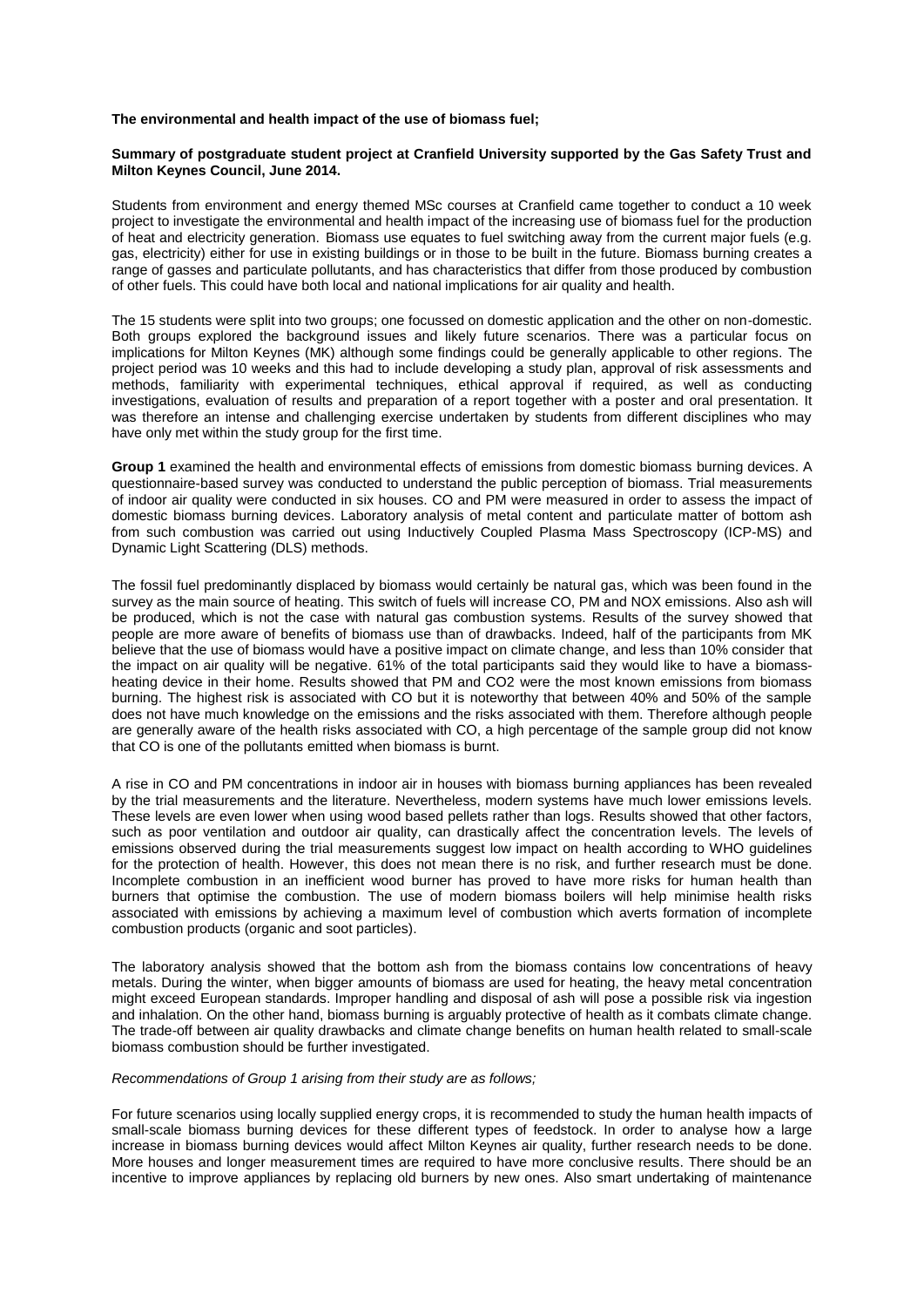and use of ventilation are advised to reduce health risks. Awareness should be raised on the risks associated with current fireplaces or old appliances, especially regarding the possible health impact of long term exposure to the emitted pollutants, notably CO and PM. A functional ash handling and disposal system should be put in place for homes in the Milton Keynes area, to address the potential risks posed by heavy metals from biomass burning.

**Group 2** conducted trial measurements to determine PM emissions in both smoke control areas and no smoke control areas, in seven selected locations in Milton Keynes. Moreover, a questionnaire was conducted in order to determine the industry's perception of biomass emissions and its future in the UK. This survey included an interview with a company regarding the measures taken to control and regulate CO emissions from wood chips during storage. In addition, the project included laboratory analysis to determine physical characteristics of three types of biomass, and particle size distribution of ash.

To date there are thirteen non-domestic biomass boilers in the Milton Keynes area. Their installation and expected future increases in biomass capacity is in keeping with the Low Carbon Action Plan set up in 2012 with an overall target for Milton Keynes to reduce carbon emissions per person by 40% by 2020 from the 2005 baseline. The main potential pollutants (NOx, PM10) from biomass burning are being monitored by MK council. However, these pollutants are also caused by heavy road traffic and it is that factor that determined the current locations of the air monitoring stations. Therefore, in locations where biomass burning could cause a significant rise in the concentrations of NOx and PM10 there is no monitoring equipment (or data) available or plans for future monitoring.

Measurement results showed no significant differences regarding PM10 emissions between the smoke and no smoke area. There was a strong positive correlation between the PM10 emissions and PM2.5 emissions whereas there were no significant relationships between PM2.5 emissions and the PM0.02-1 emissions. No general trend was found between the PM0.02-1 emissions in the smoke control areas compared to the no smoke control areas.

The survey's responses highlighted the absence of a clear common perception between companies within the biomass industry. This is indicated by the high disparity in the responses received. Regarding the laboratory results, physical properties of the biomass were consistent with the literature. In addition, results from the heavy metal content analysis revealed that none of the samples (White cedar, Poplar and wood pellets) exceeded the European Union safety thresholds for biomass ash.

Regarding the trial measurements, results could be enhanced by increasing the measuring period to 24 hours per location and possibly over a period of a year to determine whether the seasons affect the measurements. Moreover, in order to receive more relevant responses from the biomass companies the survey needs to be handed directly to the professionals and an adequate period of time needs to be allocated for completing the survey. Regarding the control of the CO emissions in fuel stores, commercial implementation of CO alarms should be required. It is advised that ash is collected separately in order to minimise hazards to health and the environment and to recycle it into agricultural additives. Some additional laboratory tests and monitoring schemes could be useful to reinforce the findings.

In summary Group 2 concluded that biomass combustion has a potential to become one of the leading renewable energy sources in the UK. However, it may have a negative impact on human health and environment, despite the fact that it produces less emissions than some other fossil fuels (coal, oil). Improvement in the treatment, process and evaluation of biomass should be done to reduce these impacts. However, the trial measurements did not show a significant air quality impact for the moment in MK, although studies in the literature of cities with higher wood burning have highlighted the potential. The biomass industrial companies' opinion is that when biomass burning is well used there is no risk for the population health. Therefore, further expert opinions are needed to improve the knowledge of the impact of biomass use on health and environment.

*Recommendations of Group 2* arising from their study addressed improvements and extensions to their own study to achieve more definitive data as well as issues of policy concerning biomass use.

To improve the quality of the data on ambient air quality in MK, measurements at the seven locations should be conducted over longer periods of time such as 24 hours per location. Also, the duration of the study should be increased to at least a year. The weather is an important factor that affects the PM emissions and all the data obtained from the trials was from the same season. Therefore, to collect comprehensive data and draw conclusions about the relationship between weather conditions and PM concentrations in the air it would be advisable to conduct measurements during different seasons and atmospheric conditions.

Another issue is related to the amount of traffic pollution in the area. Particulate matter emitted from car exhausts is one of the confounding factors in predicting the levels of emissions from biomass. A partial solution to this problem could be to measure the PM concentration at industry sites (those using biomass compared to those that are using conventional fuels), where the flow of traffic would be at a minimum.